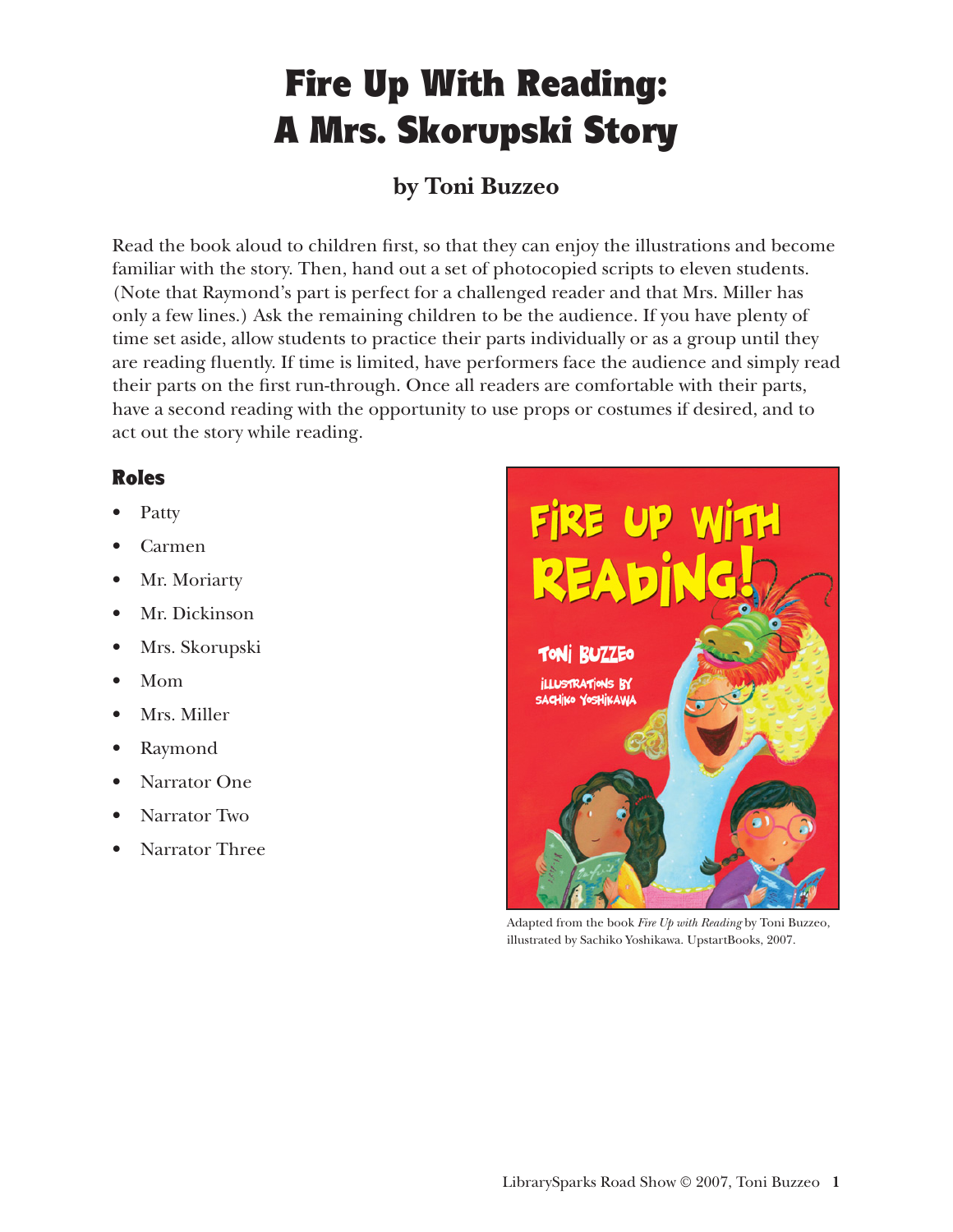# Fire Up With Reading Script

| <b>Narrator One:</b>   | On the first day of school, a dragon danced down the center<br>aisle of the Liberty School auditorium.                |
|------------------------|-----------------------------------------------------------------------------------------------------------------------|
| Patty:                 | I noticed fire engine tights. I spotted a dragon ring on the<br>left pinky.                                           |
| Carmen:                | Good grief, Patty Lee!                                                                                                |
| <b>Narrator Two:</b>   | Carmen Rosa Peña poked Patty hard.                                                                                    |
| <b>Carmen:</b>         | Who is THAT?                                                                                                          |
| Patty:                 | (Whisper.) It's Mrs. Skorupski. You can tell by her accessories.                                                      |
| <b>Narrator Three:</b> | The librarian climbed the stairs to the stage.                                                                        |
| <b>Narrator One:</b>   | Her dragon head bobbled.                                                                                              |
| <b>Narrator Two:</b>   | Her dragon head sparkled.                                                                                             |
| Patty:                 | It looked a lot like the head of the Chinese New Year dragon<br>dancing through the streets of my old Chinatown home. |
| <b>Narrator Three:</b> | She handed the principal, Mr. Moriarty, a rolled-up scroll.                                                           |
| Mr. Moriarty:          | Hear ye! Hear ye!                                                                                                     |
| <b>Narrator One:</b>   | He unfurled the scroll.                                                                                               |
| Mr. Moriarty:          | Commencing this day, September 2, Liberty School shall fire<br>up with reading.                                       |
| <b>Narrator Two:</b>   | Mrs. Skorupski struck a huge brass gong.                                                                              |
| Patty:                 | I shivered as the deep sound rang through the auditorium.                                                             |
| Mr. Moriarty:          | I hereby challenge you to READ!                                                                                       |
| <b>Narrator Three:</b> | Carmen sat up straighter.                                                                                             |
| <b>Narrator One:</b>   | Kids around them whispered.                                                                                           |
| <b>Narrator Two:</b>   | The gong chimed again.                                                                                                |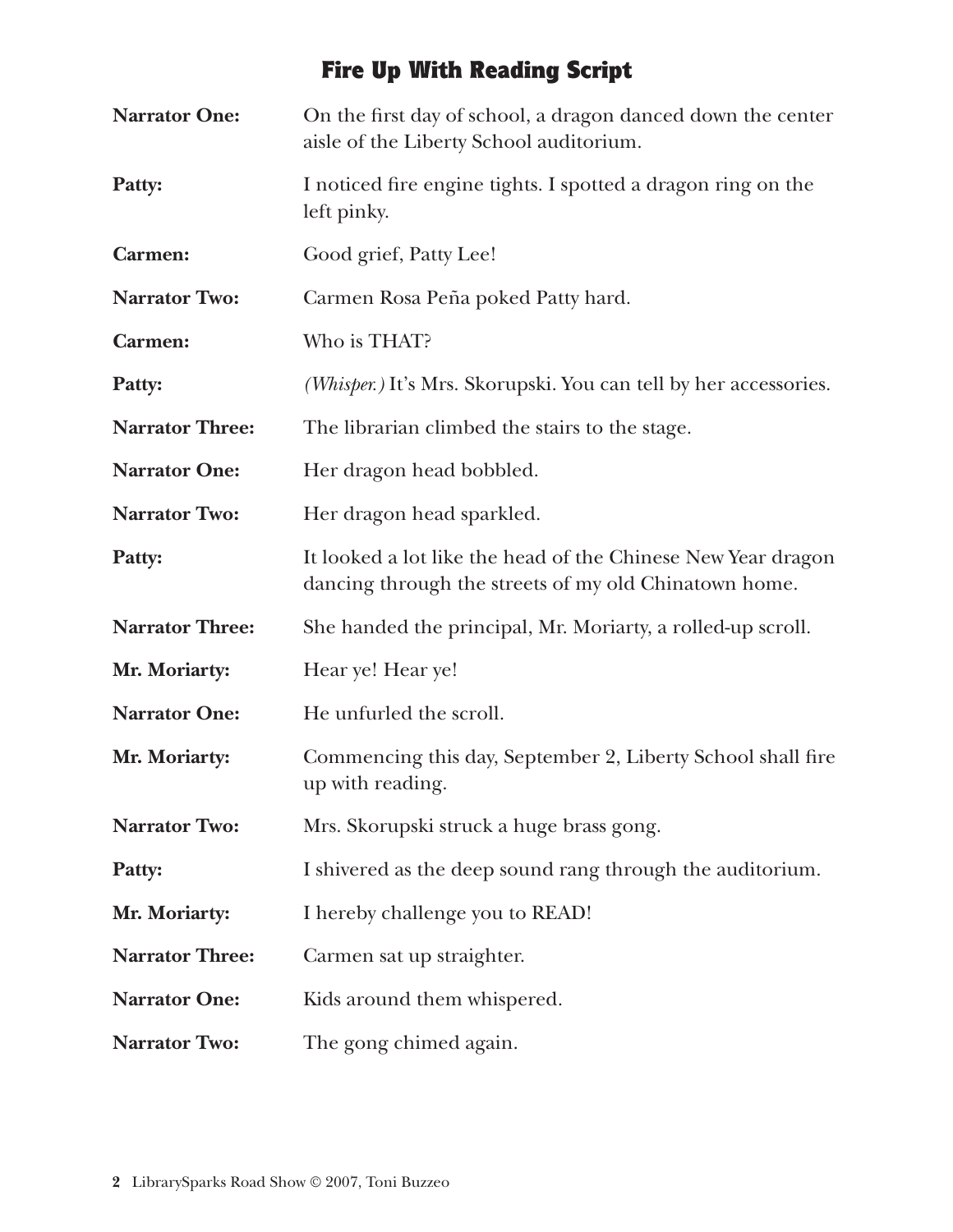| Mr. Moriarty:          | All reading shall be measured in minutes. Futhermore,<br>the teacher of the Top Reading Class shall be declared the<br>Dragon-headed Teacher. He or she shall wear the dragon<br>head in our Read Across America Day parade on March<br>2-precisely six months from today. |
|------------------------|----------------------------------------------------------------------------------------------------------------------------------------------------------------------------------------------------------------------------------------------------------------------------|
| Patty:                 | My new teacher, Mr. Dickinson, caught my eye and winked. I<br>ducked behind my hair.                                                                                                                                                                                       |
| <b>Narrator Three:</b> | Carmen jumped out of her seat and chanted.                                                                                                                                                                                                                                 |
| <b>Carmen:</b>         | Mr. Dickinson! Mr. Dickinson!                                                                                                                                                                                                                                              |
| Patty:                 | Mr. Moriarty cleared his throat.                                                                                                                                                                                                                                           |
| Mr. Moriarty:          | The Top Reader in each grade shall also march in the<br>dragon costume.                                                                                                                                                                                                    |
| Patty:                 | My head swirled. The dragon costume!                                                                                                                                                                                                                                       |
| <b>Narrator One:</b>   | Carmen pumped her fist.                                                                                                                                                                                                                                                    |
| <b>Carmen:</b>         | Wooo-wooo-wooo!                                                                                                                                                                                                                                                            |
| Patty:                 | Why does <i>she</i> have to be a fourth grader too?                                                                                                                                                                                                                        |
| <b>Narrator Two:</b>   | Down the hallway, huge green paper dragons filled the wall<br>space between the classrooms.                                                                                                                                                                                |
| <b>Narrator Three:</b> | Carmen pointed to a large fishbowl of shiny paper dragon<br>scales.                                                                                                                                                                                                        |
| <b>Carmen:</b>         | Hey, Mr. Dickinson, look at this!                                                                                                                                                                                                                                          |
| <b>Narrator One:</b>   | The sticker on the bowl read: Each dragon scale represents<br>30 minutes of reading. The first class to paste up all 5,000<br>dragon scales will have fire-breathing dragon status.                                                                                        |
| Mr. Dickinson:         | We can do it, Fourth Graders!                                                                                                                                                                                                                                              |
| Patty:                 | Instantly, I was dreaming about dancing the dragon dance<br>right behind Mr. Dickinson.                                                                                                                                                                                    |
| <b>Carmen:</b>         | Forget it, Patty.                                                                                                                                                                                                                                                          |
| <b>Narrator Two:</b>   | Carmen poked her elbow into Patty's side then turned to the<br>class.                                                                                                                                                                                                      |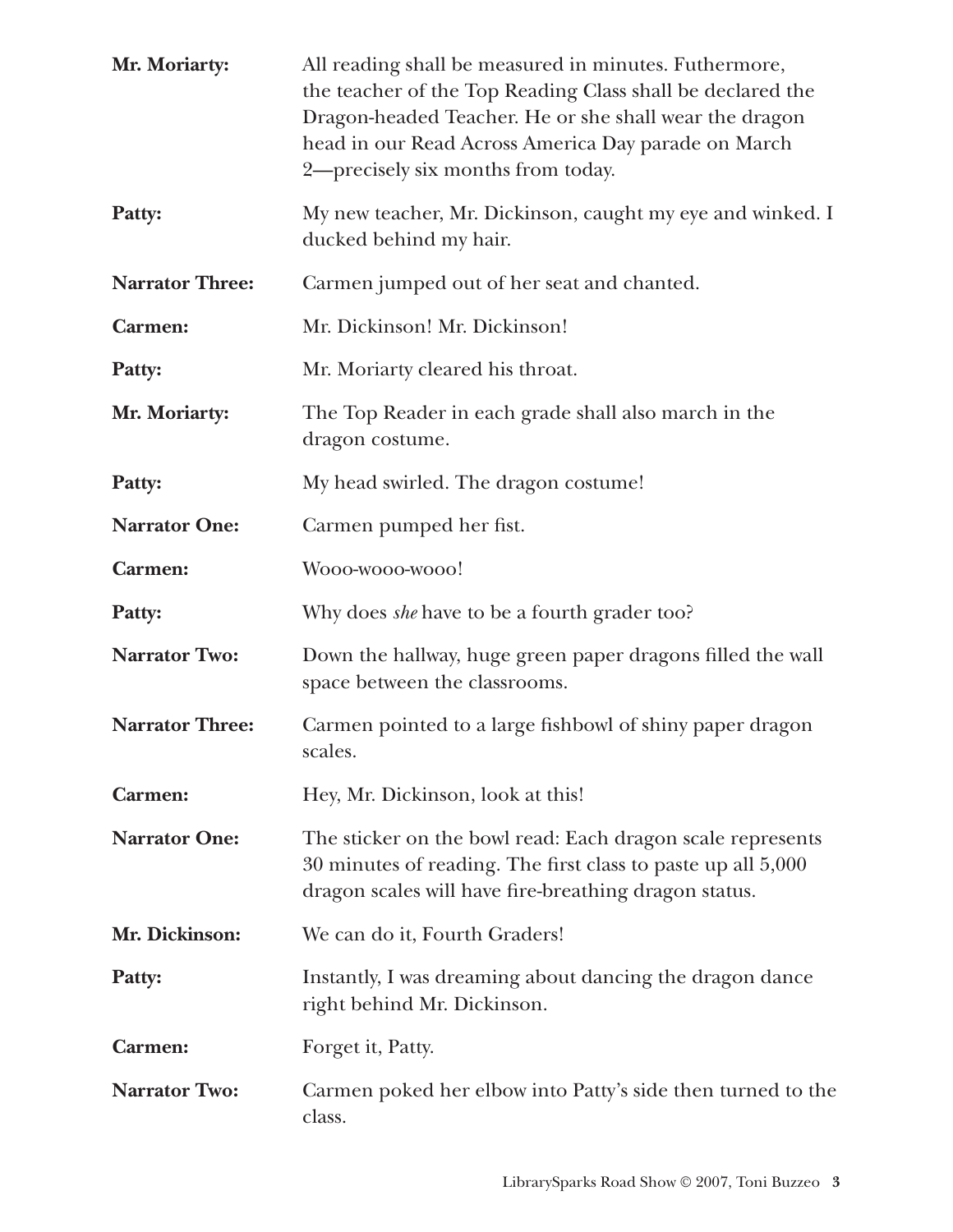| <b>Carmen:</b>         | I'll be the Top Fourth Grade Reader!                                                                                                                                                                         |
|------------------------|--------------------------------------------------------------------------------------------------------------------------------------------------------------------------------------------------------------|
| Mr. Dickinson:         | We'll just wait and see, Carmen.                                                                                                                                                                             |
| <b>Narrator Three:</b> | By the end of the day, Liberty School was all fired up about<br>reading.                                                                                                                                     |
| <b>Narrator One:</b>   | The janitors and bus drivers were reading.                                                                                                                                                                   |
| <b>Narrator Two:</b>   | The cafeteria ladies and crossing guards were reading.                                                                                                                                                       |
| <b>Narrator Three:</b> | The kids and teachers were reading.                                                                                                                                                                          |
| Mrs. Skorupski:        | All because of me!                                                                                                                                                                                           |
| Patty:                 | That first week, Mrs. Skorupski helped me to discover new<br>books and authors and to uncover old favorites. And she<br>introduced me to entire library shelves I'd never explored<br>before.                |
| Mrs. Skorupski:        | Okily dokily. Go to it!                                                                                                                                                                                      |
| <b>Narrator One:</b>   | From then on, every day felt like a reading holiday to Patty.                                                                                                                                                |
| Patty:                 | I clocked at least two hours a day: over my oatmeal, while I<br>brushed, during DEAR time and, of course, listening to Mr.<br>Dickinson's read-aloud. I wanted to read even more, but my<br>mom reminded me: |
| Mom:                   | Exercise is as important as reading.                                                                                                                                                                         |
| Patty:                 | So I rode my bike or rollerbladed after school while Carmen<br>read.                                                                                                                                         |
| Carmen:                | I glued on twice as many dragon scales as Patty did.                                                                                                                                                         |
| Patty:                 | I needed a plan.                                                                                                                                                                                             |
| <b>Narrator Two:</b>   | Tiny silver disks dangled from Mrs. Skorupski's ears.                                                                                                                                                        |
| Mrs. Skorupski:        | Patty Lee! I was hoping the Fourth Grade Reading Queen<br>would visit the library today. What's up?                                                                                                          |
| Patty:                 | Carmen's reading minutes are up—again.                                                                                                                                                                       |
| Mrs. Skorupski:        | She's sure a reading fiend this year. I'm proud of her.                                                                                                                                                      |
| Patty:                 | Proud of Carmen, I thought. What about me?                                                                                                                                                                   |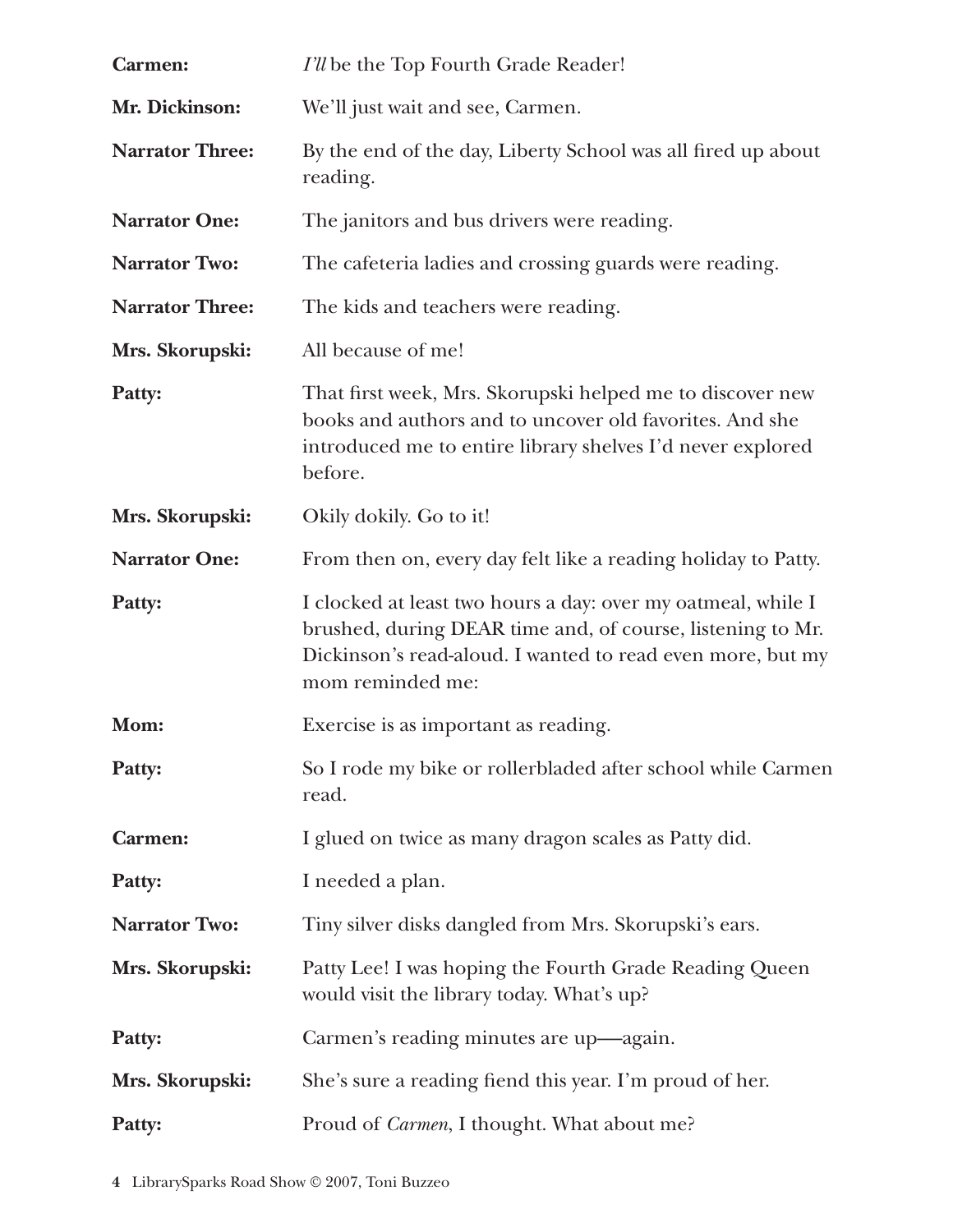| <b>Narrator Three:</b> | Patty pointed at the sign Mrs. Skorupski had hung last week.<br>It said: Listened to a good book lately?                                          |
|------------------------|---------------------------------------------------------------------------------------------------------------------------------------------------|
| Patty:                 | Does listening to audiobooks count?                                                                                                               |
| Mrs. Skorupski:        | For Top Reader? Of course! Audio minutes count. Braille<br>minutes count. All reading minutes count. Here, take two<br>audiobooks!                |
| Patty:                 | Audiobooks were a great plan! During November, I read five<br>fabulous books-while I biked, while I skated, even while I<br>took a bath.          |
| Mr. Dickinson:         | By winter vacation, our class had been Top Reading Class for<br>four months in a row.                                                             |
| Patty:                 | And I was 267 minutes ahead of Carmen Rosa Peña at last.                                                                                          |
| <b>Narrator One:</b>   | Patty left for the break determined to keep her lead.                                                                                             |
| Patty:                 | On the first day back to school, we stickered our dragon with<br>the last of the fishbowl scales.                                                 |
| Mr. Dickinson:         | ( <i>Shout.</i> ) Fire-breathers, you did it! Patty, run down to the<br>library and get our librarian.                                            |
| Patty:                 | Mrs. Skorupski, our dragon needs fire.                                                                                                            |
| Mrs. Skorupski:        | Okily dokily!                                                                                                                                     |
| <b>Narrator Two:</b>   | Mrs. Skorupski's flame earrings dangled above the yards of<br>yellow, red, and orange cellophane she carried down the<br>hall.                    |
| <b>Narrator Three:</b> | That day, Mrs. Skorupski announced the fire-breathing status<br>of Mr. Dickinson's class on the intercom and the monthly<br>Top Readers by grade. |
| Patty:                 | I held my breath when she got to fourth grade.                                                                                                    |
| Mrs. Skorupski:        | Carmen Rosa Peña.                                                                                                                                 |
| Patty:                 | Wait! What about my audiobook plan?                                                                                                               |
| <b>Narrator One:</b>   | Carmen pulled an MP3 player from her backpack.                                                                                                    |
| <b>Carmen:</b>         | Audio downloads from the public library. Mrs. Skorupski<br>told me about it.                                                                      |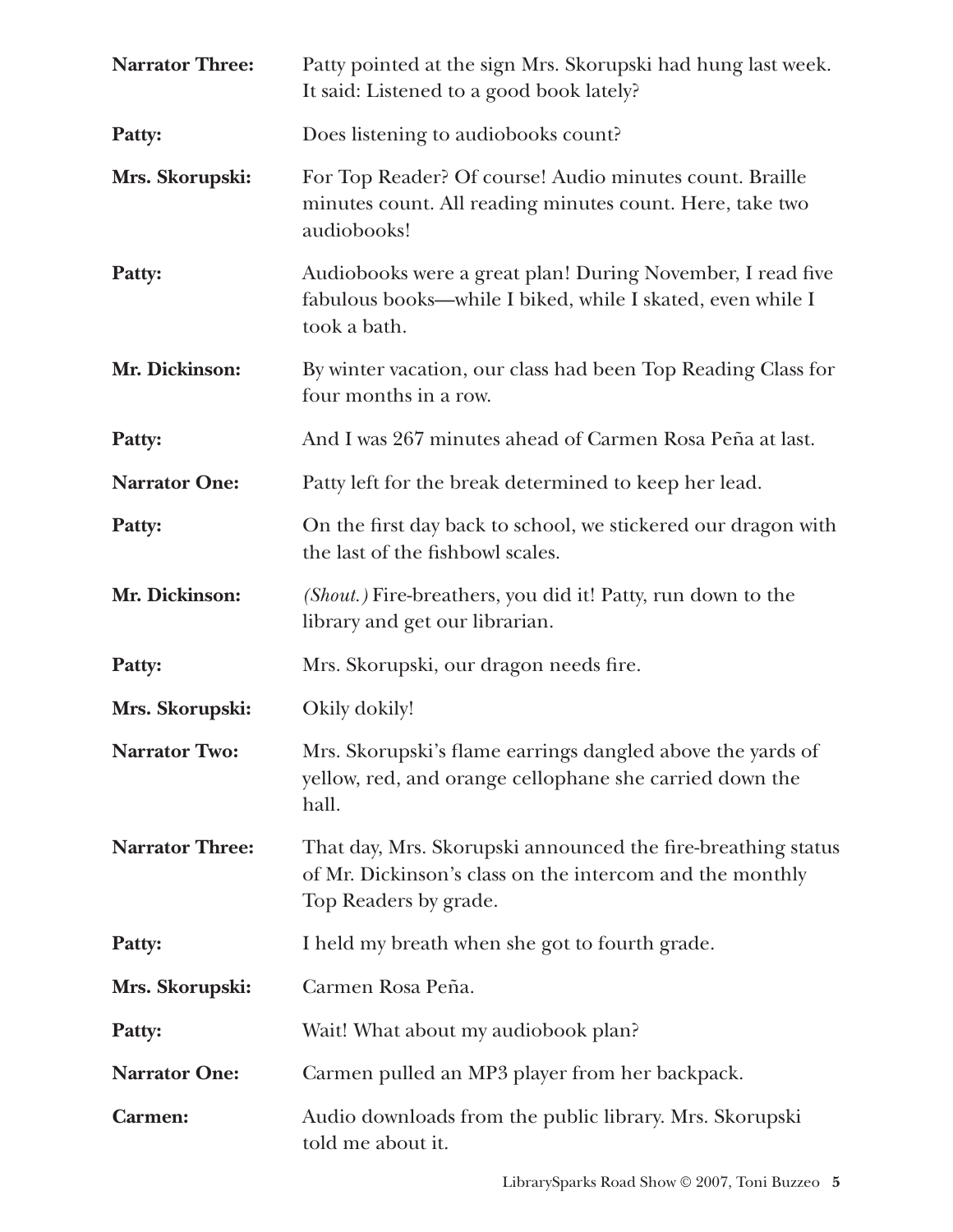| Patty:                             | I scowled.                                                                                                                                       |
|------------------------------------|--------------------------------------------------------------------------------------------------------------------------------------------------|
| <b>Narrator Two:</b>               | Later, Patty stopped in to the library.                                                                                                          |
| Patty:                             | I'm desperate.                                                                                                                                   |
| <b>Narrator Three:</b>             | She described her new plan to Mrs. Skorupski.                                                                                                    |
| Mrs. Skorupski:                    | I'll think on it.                                                                                                                                |
| <b>Narrator One:</b>               | On Friday morning, Mrs. Skorupski sent Patty a note.                                                                                             |
| <b>Narrator Two:</b>               | It said: Your presence is requested in the library!                                                                                              |
| Patty:                             | She waved me over to meet Mrs. Miller, a Kindergarten<br>teacher.                                                                                |
| <b>Narrator Three:</b>             | Mrs. Skorupski's helping-hands earrings swayed.                                                                                                  |
| Mrs. Skorupski:                    | Allow me to introduce Patty Lee.                                                                                                                 |
| <b>Narrator One:</b>               | Mrs. Miller shook Patty's hand.                                                                                                                  |
| Mrs. Miller:                       | Raymond Woo really wants to be the kindergartener in that<br>dragon costume. But he doesn't have anyone to read to him<br>at home.               |
| Patty:                             | Oh! He's my neighbor. Maybe I could read to him.                                                                                                 |
| Mrs. Skorupski and<br>Mrs. Miller: | Wonderful.                                                                                                                                       |
| <b>Narrator Two:</b>               | Patty could always count on Mrs. Skorupski to help her with<br>a plan.                                                                           |
| Patty:                             | After that, I read to Raymond every day during activity<br>period. Then, I started visiting Raymond and his<br>grandmother at home after dinner. |
| <b>Narrator Three:</b>             | By the end of January, Patty had pasted up twice as many<br>scales as Carmen.                                                                    |
| <b>Narrator One:</b>               | And she helped Raymond paste his scales on his<br>Kindergarten class dragon, too.                                                                |
| Patty:                             | When Mrs. Skorupski announced my name as the Top<br>Fourth Grade Reader for January, Carmen glared at me.                                        |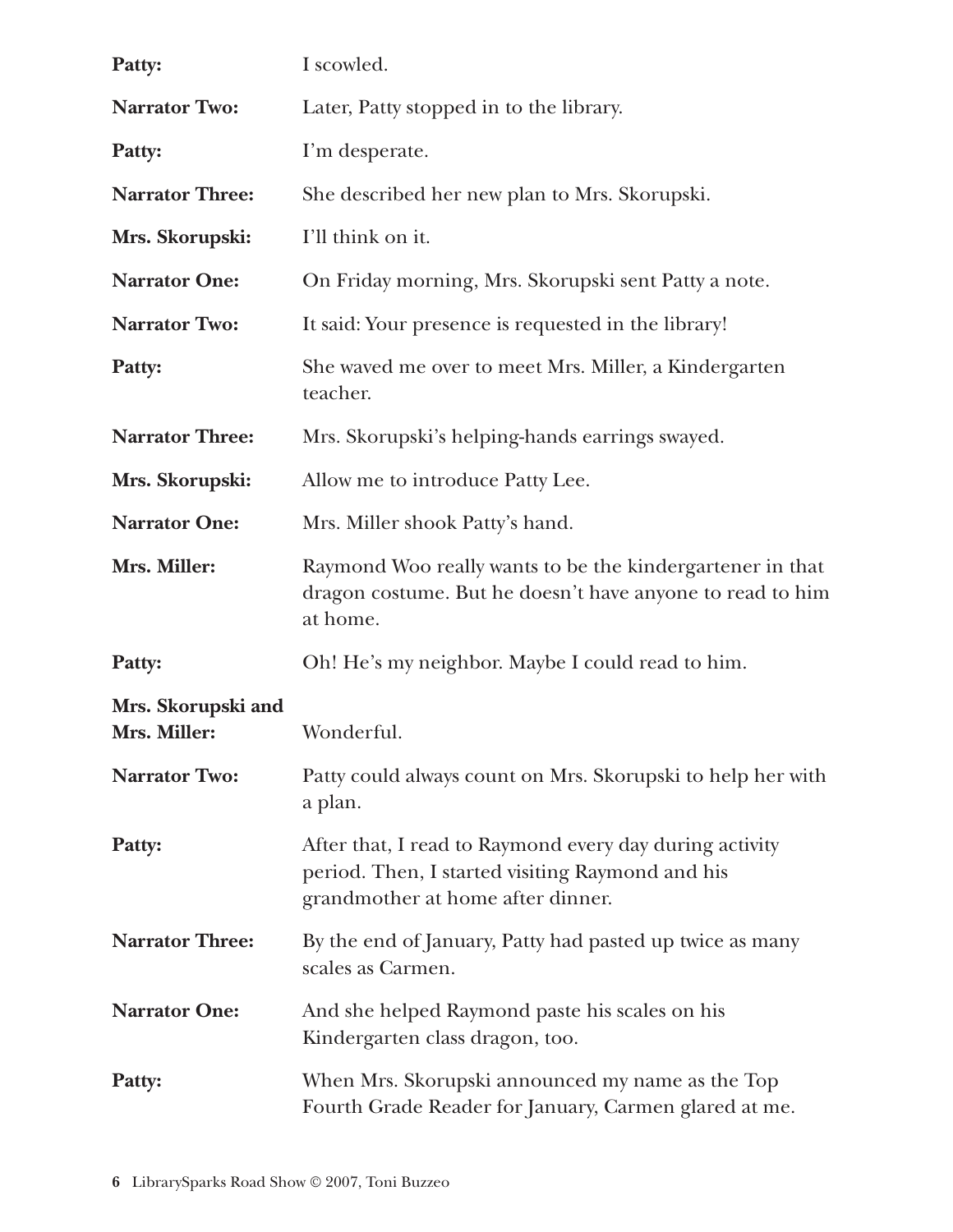| <b>Narrator Two:</b>   | The next day Carmen wasn't in the cafeteria at lunch.                                                                      |
|------------------------|----------------------------------------------------------------------------------------------------------------------------|
| <b>Narrator Three:</b> | She wasn't jumping Double Dutch at recess.                                                                                 |
| <b>Narrator One:</b>   | She wasn't even on the bus ride home.                                                                                      |
| Mom:                   | Don't worry about it.                                                                                                      |
| Patty:                 | I walked next door to read to Raymond with his shiny smile<br>and dragon costume dreams.                                   |
| <b>Narrator Two:</b>   | February 29, Leap Day, was the last day of Fire Up with<br>Reading.                                                        |
| Mr. Dickinson:         | Class, you can read all day.                                                                                               |
| Patty:                 | I spent both my recess and activity period reading Chinese<br>New Year books with photos of dragon costumes to<br>Raymond. |
| <b>Narrator Three:</b> | On March 1, Patty ran all the way to school and into the<br>auditorium.                                                    |
| <b>Narrator One:</b>   | Mrs. Skorupski, holding the dragon head, made the final<br>announcements.                                                  |
| Mrs. Skorupski:        | The Top Reading Class is Mr. Dickinson's Fourth Grade!                                                                     |
| <b>Narrator Two:</b>   | Mr. Dickinson hopped up on his chair while his students<br>cheered around him.                                             |
| <b>Narrator Three:</b> | Silence fell.                                                                                                              |
| Mrs. Skorupski:        | Grade Five, a tie! Cindy Lord and Terry Farish.                                                                            |
| Patty:                 | I slipped out of my shoes so I could cross my toes.                                                                        |
| Mrs. Skorupski:        | Grade Four.                                                                                                                |
| Patty:                 | I crossed my eyes, too.                                                                                                    |
| Mrs. Skorupski:        | By only ninety minutes                                                                                                     |
| Patty:                 | I held my breath.                                                                                                          |
| Mrs. Skorupski:        | Carmen Rosa Peña."                                                                                                         |
| Patty:                 | I gasped.                                                                                                                  |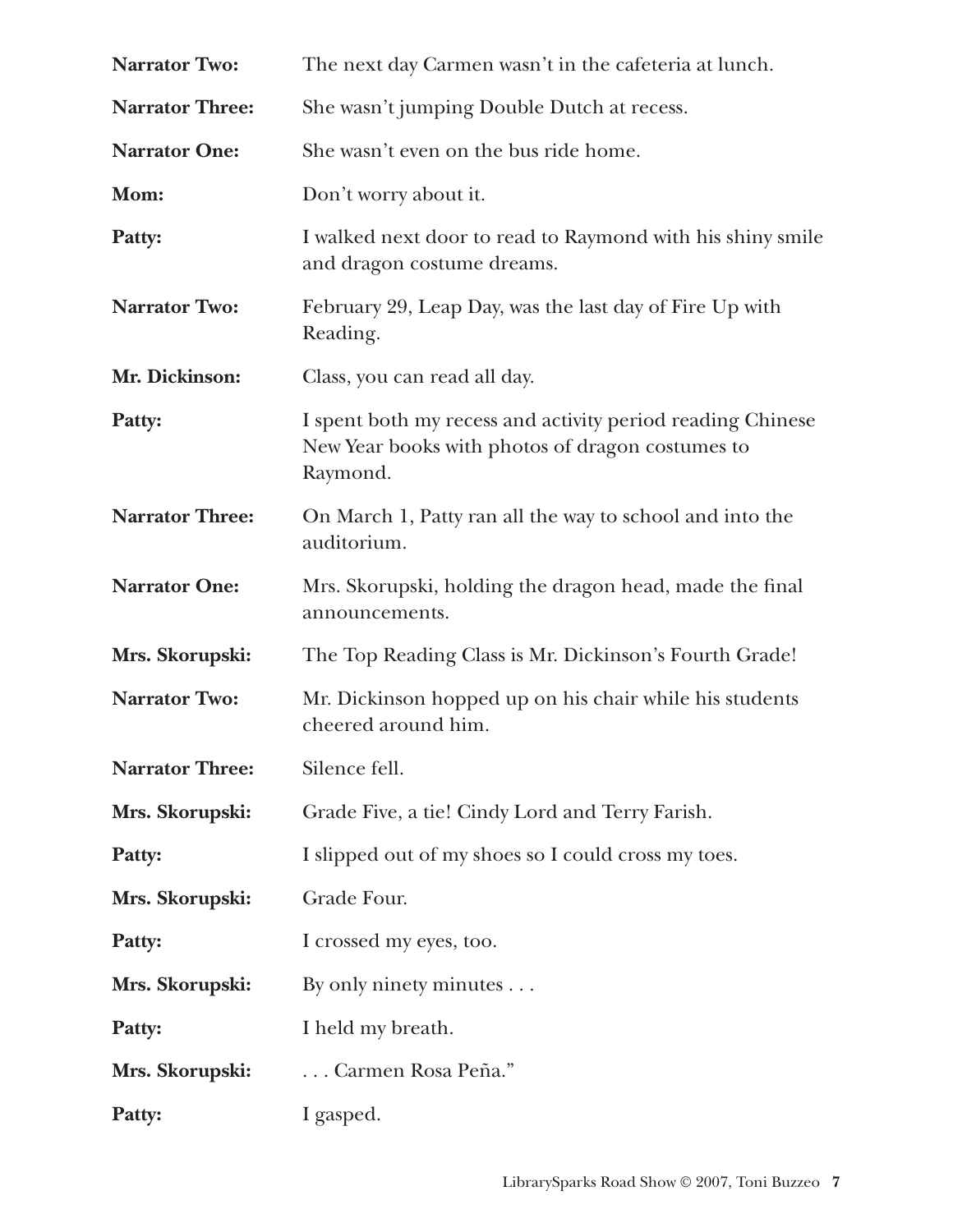| <b>Narrator One:</b>                   | Carmen grinned at Patty.                                                                                |
|----------------------------------------|---------------------------------------------------------------------------------------------------------|
| <b>Carmen:</b>                         | ( <i>Whisper.</i> ) Reading to the ELLs thanks for the idea.                                            |
| Patty:                                 | I turned away and pulled my hood up over my head. I nearly<br>missed hearing the Kindergarten winner.   |
| Mrs. Skorupski:                        | Raymond Woo.                                                                                            |
| Mr. Dickinson:                         | ( <i>Shout.</i> ) You did it, Patty!                                                                    |
| <b>Narrator Two:</b>                   | Everyone turned toward Patty.                                                                           |
| Patty:                                 | I burst into tears.                                                                                     |
| Mrs. Skorupski:                        | I sent a note down to Patty after lunch.                                                                |
| <b>Narrator Three:</b>                 | The note said: Your Library Media Specialist needs you!                                                 |
| Patty:                                 | I dragged down the hallway. Mrs. Skorupski, wearing dragon-<br>head earrings, squatted next to Raymond. |
| Mrs. Skorupski:                        | He won't walk in the dragon costume.                                                                    |
| Patty:                                 | But Raymond, that's why you wanted to be Top Reader.                                                    |
| <b>Narrator One:</b>                   | Raymond shook his head.                                                                                 |
| Raymond:                               | (Whisper.) Too scared.                                                                                  |
| <b>Narrator Two:</b>                   | Patty glanced over at Mrs. Skorupski.                                                                   |
| Patty:                                 | What if I walk with you?                                                                                |
| <b>Narrator Three:</b>                 | Raymond jumped up, slipped his hand in Patty's, and did a<br>little skip.                               |
| Raymond:                               | Yay!                                                                                                    |
| Mrs. Skorupski:                        | Okily dokily!                                                                                           |
| <b>Narrator One:</b>                   | At 8:30 a.m. on March 2, television cameras lined the front<br>walk.                                    |
| Mr. Dickinson:                         | I wore the dragon head.                                                                                 |
| <b>Narrator Two:</b>                   | Carmen was stuck in the middle.                                                                         |
| Patty and Raymond: We wagged the tail. |                                                                                                         |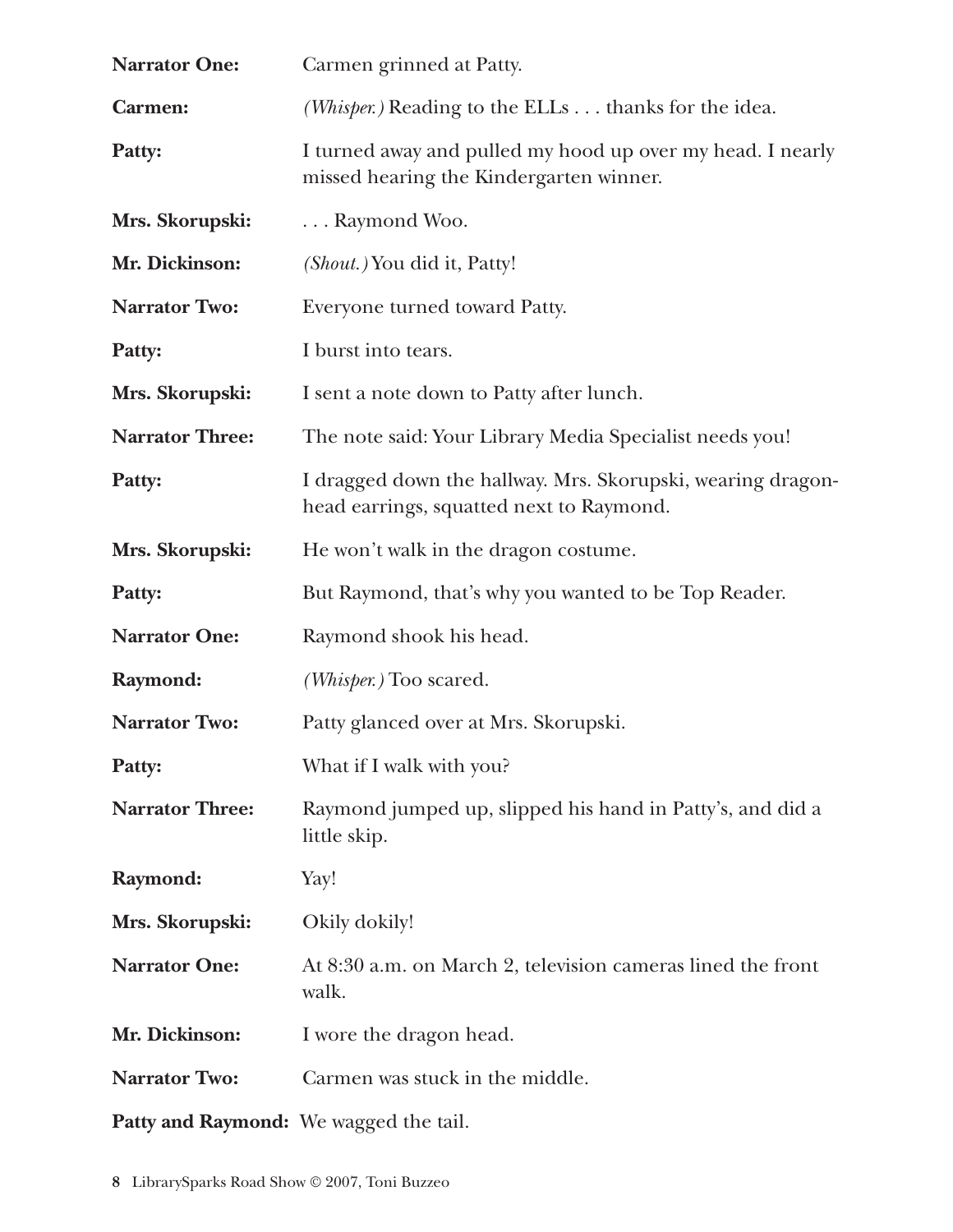| <b>Narrator Three:</b> | At the front door, Mr. Moriarty banged the gong.                                                                                         |
|------------------------|------------------------------------------------------------------------------------------------------------------------------------------|
| Patty:                 | Mrs. Skorupski led us through the neighborhood three<br>times, wearing her fire engine tights, dragon ring, and<br>dragon-head earrings. |
| Raymond:               | <i>(Shout.)</i> I love to read!                                                                                                          |
| Patty:                 | $(Show.)$ Me, too!                                                                                                                       |
| Mr. Dickinson,         |                                                                                                                                          |

**Patty, and Raymond:** Then we finished the dragon dance parade, all fired up with reading.

**The End**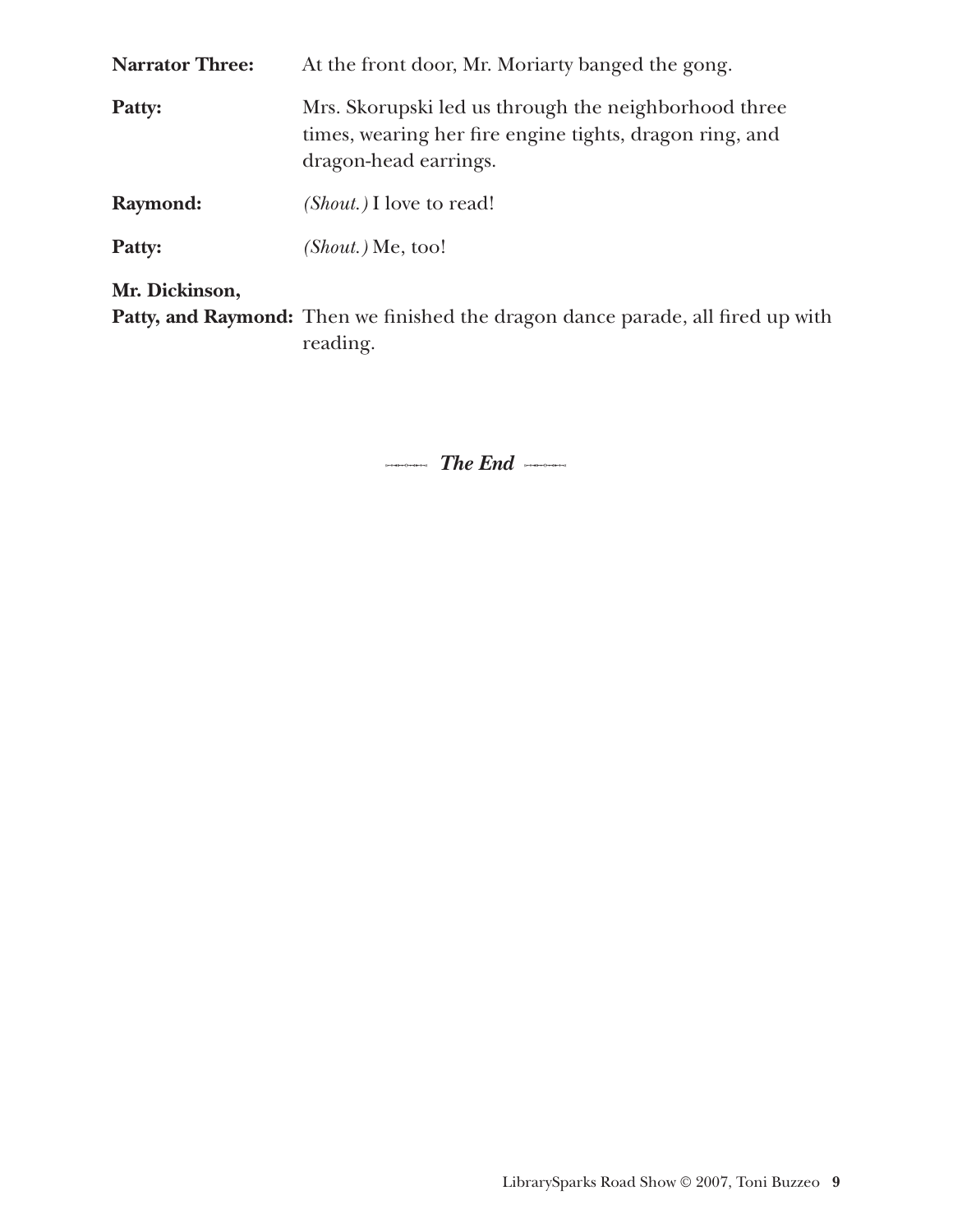